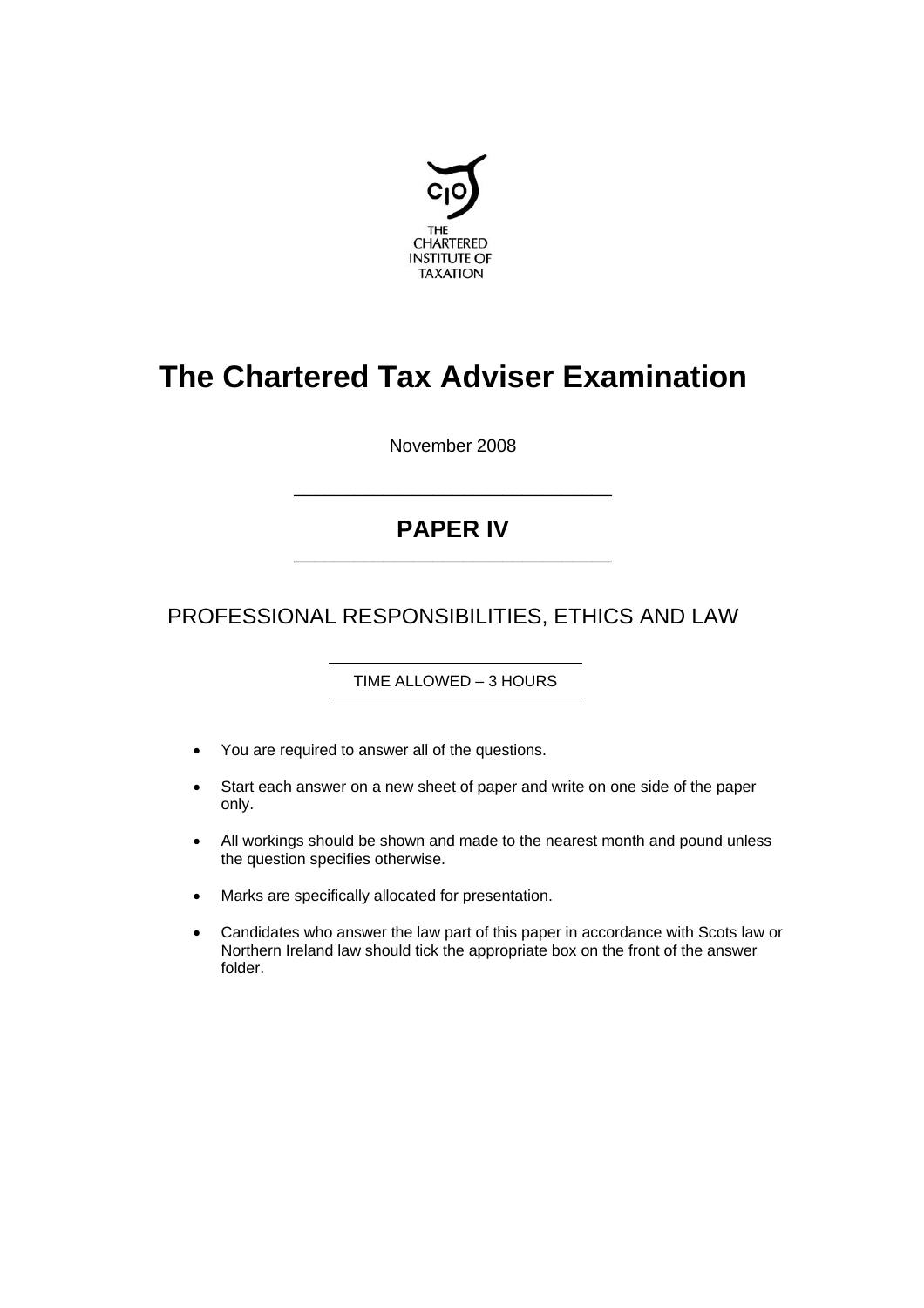# **PART A – PROFESSIONAL RESPONSIBILITIES AND ETHICS**

You should answer **ALL** questions from this Part.

1. You are a manager in a small firm of Chartered Tax Advisers. One of the partners, Mr Jones, recently received a telephone call from a client during which the client expressed disquiet at the quality of service provided to him. Mr Jones has asked you to prepare a memorandum for the attention of all partners outlining the Institute's guidelines in this area.

**You are required to prepare a memorandum outlining The Chartered Institute of Taxation's guidelines in relation to complaints to a Member firm.** (10)

2. You are a manager in a large firm of Chartered Tax Advisers. The firm operates a local practitioner support scheme, part of which involves the provision of a quarterly bulletin to all scheme members. You have been asked to co-author an article for the next issue.

The article will cover the powers of HM Revenue & Customs to request documents from a firm during a tax investigation of one of its clients. You are responsible for addressing the extent to which legal professional privilege can curtail those powers as well as detailing the protection provided by statute.

**You are required to prepare a paper setting out how legal professional privilege impacts upon HM Revenue & Customs' powers in requesting information from a tax adviser during the course of a client investigation and also the protection provided under statute.** (15) (15)

3. You are a partner in a firm of Chartered Tax Advisers. A friend of yours, with whom you qualified as a Chartered Tax Adviser some years ago, is currently employed in industry. He is thinking of setting up as a sole practitioner and is keen to ensure that he complies with The Chartered Institute of Taxation's guidelines in running his practice. He has asked you for advice on the matters he needs to consider in respect of client service.

# **You are required to set out notes to discuss with your friend, setting out The Chartered Institute of Taxation's guidelines in this area.** (15)

4. You are a manager in a firm of Chartered Tax Advisers, specialising in personal taxation. You have received a letter from one of your clients explaining that he has recently received a repayment of Income Tax, which he has banked. Having looked at your file, it seems that his tax return has been processed incorrectly and the repayment has been made in error.

**You are required to draft a letter to the client, explaining what action needs to be taken, based on The Chartered Institute of Taxation's guidance on this matter.** 

(10)